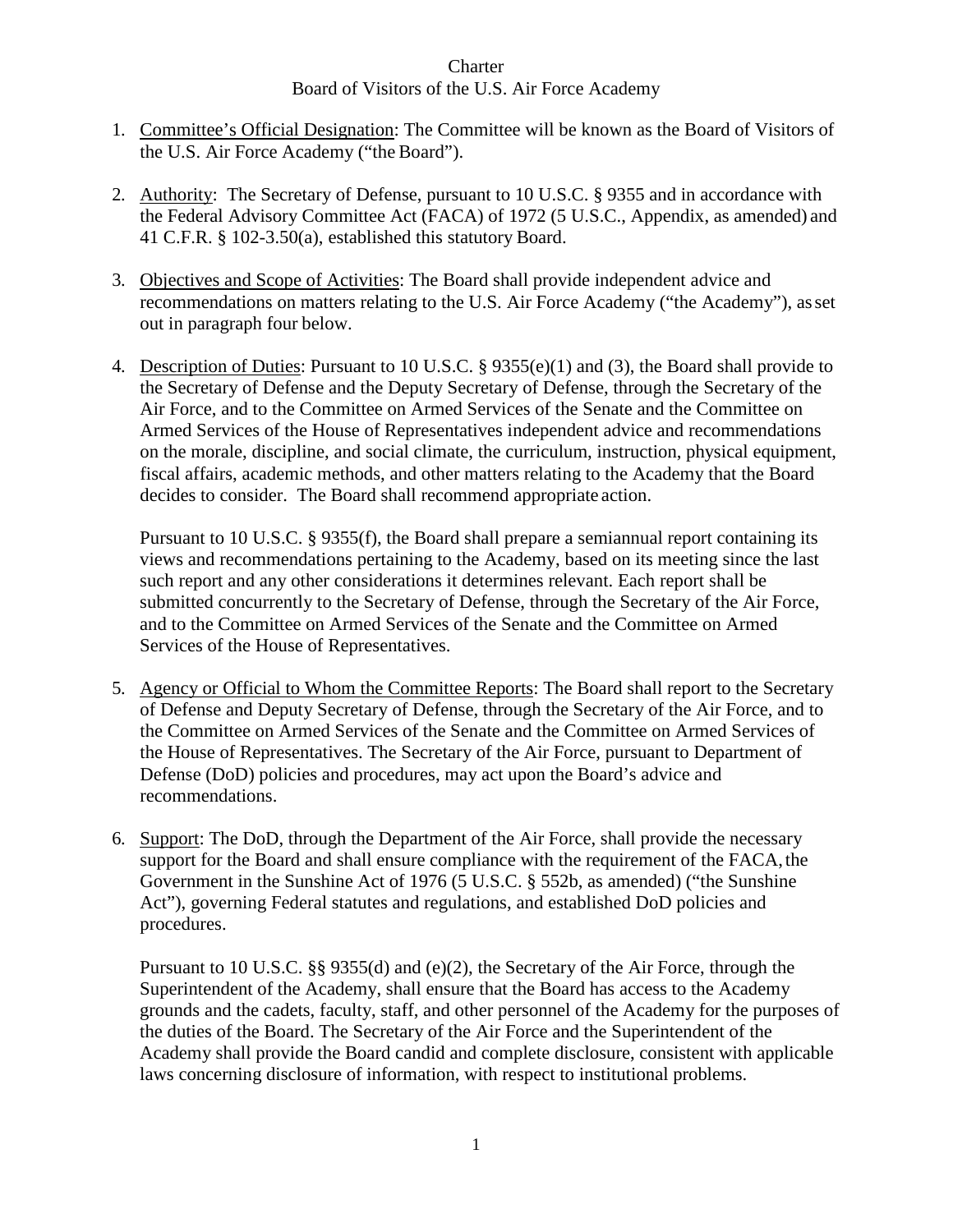- 7. Estimated Annual Operating Costs and Staff Years: The estimated annual operating cost, to include travel, meetings, and contract support, is approximately \$275,000.00. The estimated annual personnel costs to the DoD are 2 full-time equivalents.
- 8. Designated Federal Officer: The Board's Designated Federal Officer (DFO), pursuant to DoD policy, shall be a full-time or permanent part-time DoD employee, designated in accordance with established DoD policies and procedures.

The Board's DFO is required to be in attendance at all meetings of the Board and any of its subcommittees for the entire duration of each and every meeting. However, in the absence of the Board's DFO, a properly approved Alternate DFO, duly designated to the Board according to established DoD policies and procedures, will attend the entire duration of the Board or any subcommittee meeting.

The DFO, or the Alternate DFO, shall call all of the meetings of the Board and its subcommittees; prepare and approve all meeting agendas; and adjourn any meeting when the DFO, or the Alternate DFO, determines adjournment to be in the public interest or required by governing regulations or DoD policies and procedures.

- 9. Estimated Number and Frequency of Meetings: The Board shall meet at the call of the Board's DFO, in consultation with the Board's Chair. Pursuant to 10 U.S.C. § 9355(d), the Board should meet at least four times per year, with at least two of those meetings taking place at the Academy. Board meetings should last at least one full day.
- 10. Duration: The need for this Board is on a continuing basis; however, is subject to renewal every two years.
- 11. Termination: The Board shall terminate upon rescission of 10 U.S.C. § 9355.
- 12. Membership and Designation: The Board, pursuant to 10 U.S.C. § 9355 (a) and (b)(2), shall be constituted annually and composed of 15 members. The Board consists of the following members:
	- a. Six persons designated by the President, at least two of whom shall be graduates ofthe Academy;
	- b. The Chair of the Committee on Armed Services of the House of Representatives, or designee;
	- c. Four persons designated by the Speaker of the House of Representatives, three of whom shall be members of the House of Representatives and the fourth of whom may not be a member of the House of Representatives;
	- d. The Chair of the Committee on Armed Services of the Senate, or designee; and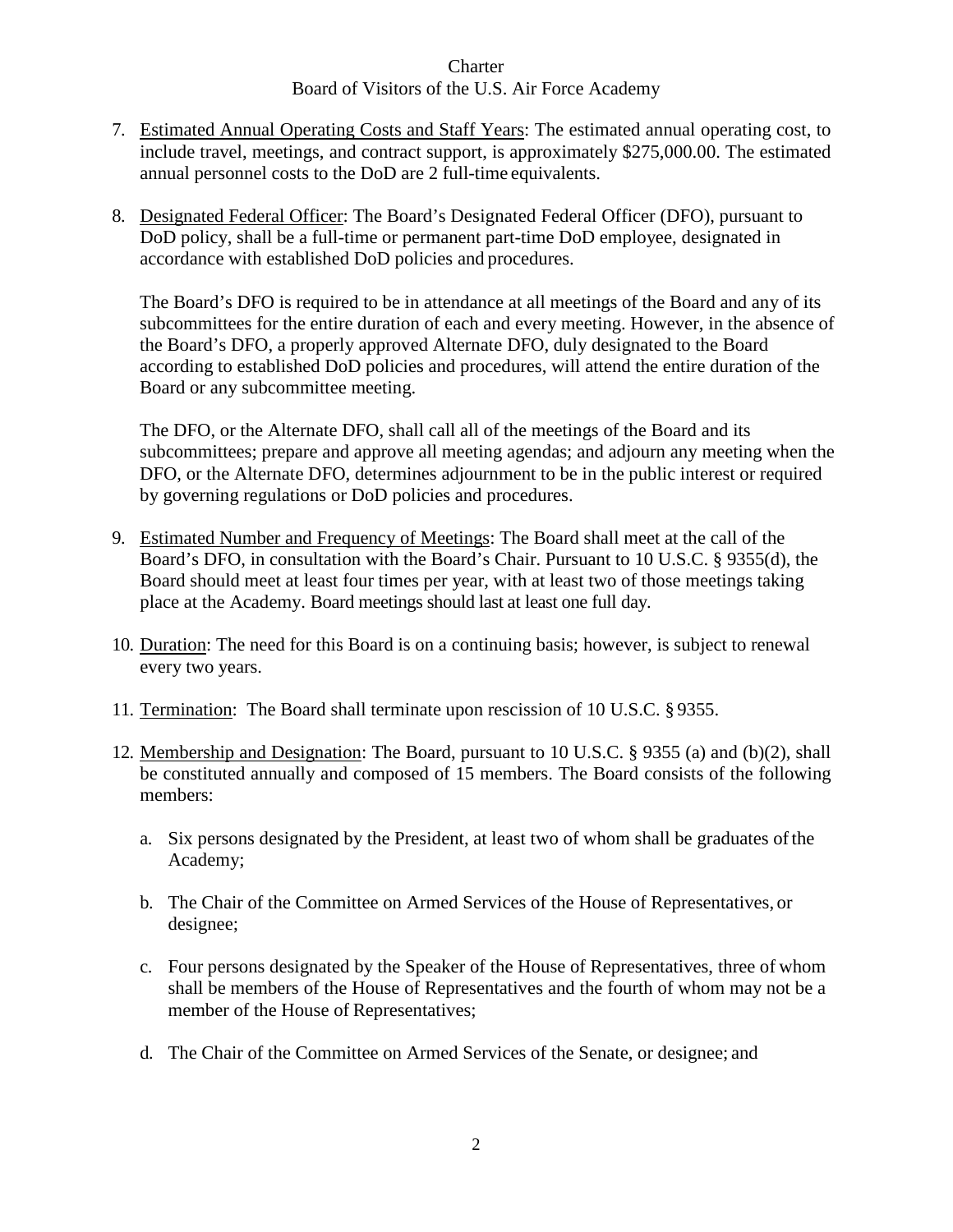e. Three other members of the Senate designated by the Vice President or the President pro tempore of the Senate, two of whom are members of the Committee on Appropriations of the Senate.

Pursuant to 10 U.S.C. § 9355(b)(1), Board members designated by the President shall serve for three years each, except that any member whose term of office has expired shall continue to serve until a successor is designated. The President shall designate persons each year to succeed the members whose terms expire that year.

Pursuant to 10 U.S.C. 9355(c)(1), if a member of the Board dies or resigns or is terminated as a member of the Board pursuant to 10 U.S.C. § 9355(c)(2), a successor shall be designated for the unexpired portion of the term by the official who designated the member.

If a member of the Board fails to attend two successive Board meetings, except in a case in which an absence is approved in advance for good cause by the Board Chair, such failure shall be grounds for termination from membership on the Board, pursuant to 10 U.S.C. §  $9355(c)(2)(A)$  ("absenteeism provision").

Pursuant to 10 U.S.C. § 9355(c)(2)(B), termination of membership on the Board pursuant to the absenteeism provision, in the case of a member of the Board who is not a member of Congress, may be made by the Board's Chair and, in the case of a member of the Board who is a member of Congress, may be made only by the official who designated the member. Pursuant to 10 U.S.C § 9355(c)(2)(C), when a member of the Board is subject to termination from membership on the Board under the absenteeism provision, the Board's Chair shall notify the official who designated the member. Upon receipt of such a notification with respect to a member of the Board who is a member of Congress, the official who designated the member shall take such action as that official considers appropriate.

Board members who are full-time or permanent part-time Federal officers or employees shall be appointed as regular government employee (RGE) members pursuant to 41 C.F.R § 102- 3.130(a). Board members designated by the President or the Congress, who are not full-time or permanent part-time Federal officers or employees, shall be appointed as experts or consultants pursuant to 5 U.S.C. § 3109 to serve as special government employee (SGE) members.

The Board members shall select the Chair and Vice Chair from the total membership.

With the exception of reimbursement of official Board-related travel and per diem, Board members serve without compensation.

The Board may, pursuant to 10 U.S.C § 9355 (g) and upon approval by the Secretary of the Air Force, call in advisors for consultation. These advisors shall, with the exception of reimbursement of official Board-related travel and per diem, serve without compensation.

13. Subcommittees: The DoD, when necessary and consistent with the Board's mission and DoD policies and procedures, may establish subcommittees, task groups, or working groups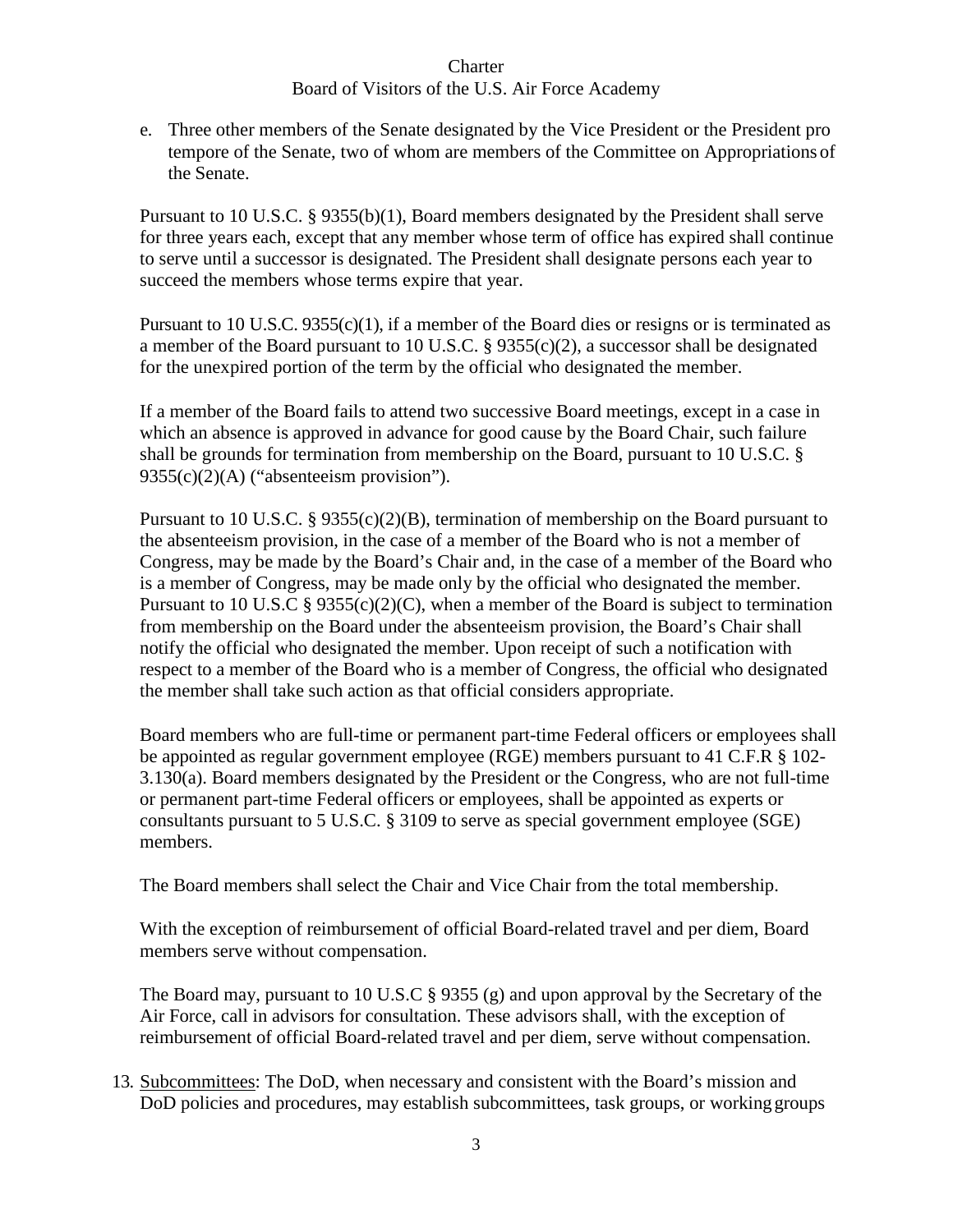to support the Board. Establishment of subcommittees will be based upon a written determination, to include terms of reference, by the Secretary of Defense, the Deputy Secretary of Defense, or the Secretary of the Air Force, as the Board's sponsor.

Such subcommittees shall not work independently of the Board and shall report all their recommendations and advice solely to the Board for full deliberation and discussion. Subcommittees, task forces, or working groups have no authority to make decisions and recommendations, verbally or in writing, on behalf of the Board. No subcommittee or any of its members can update or report, verbally or in writing, directly to the DoD or any Federal officer or employee. If a majority of Board members are appointed to a particular subcommittee, then that subcommittee may be required to operate pursuant to the same notice and openness requirements of the FACA which govern the Board's operations.

Pursuant to Secretary of Defense policy, the Secretary of the Air Force is authorized to administratively certify the appointment of subcommittee members if the Secretary of Defense or the Deputy Secretary of Defense has previously authorized the individual's appointment to the Board or another DoD advisory committee according to DoD policies and procedures. If this prior authorization has not occurred, then the individual's subcommittee appointment must first be authorized by the Secretary of Defense or the Deputy Secretary of Defense and subsequently administratively certified by the Secretary of the Air Force.

Subcommittee members will be appointed for a term of service of one-to-four years, subject to annual renewals; however, no member shall serve more than two consecutive terms of service on the subcommittee. Subcommittee members, if not full-time or permanent parttime Federal officers or employees, will be appointed as experts or consultants pursuant to 5 U.S.C. § 3109 to serve as SGE members. Subcommittee members who are full-time or permanent part-time Federal officers or employees will be appointed pursuant to 41 C.F.R.  $§102-3.130(a)$  to serve as RGE members.

The Secretary of the Air Force has the delegated authority to appoint the leadership of any subcommittees from among the membership previously appointed to the subcommittee according to DoD policies and procedures and, in doing so, will determine the leader's term of service, which will not exceed the subcommittee member's approved term of service.

Each subcommittee member is appointed to provide advice on behalf of the Government on the basis of his or her best judgment without representing any particular point of view and in a manner that is free from conflict of interest.

With the exception of reimbursement of travel and per diem as it pertains to official travel related to the Board or its subcommittees, Board subcommittee members shall serve without compensation.

All subcommittees operate under the provisions of the FACA, the Sunshine Act, governing Federal statutes and regulations, and established DoD policies and procedures.